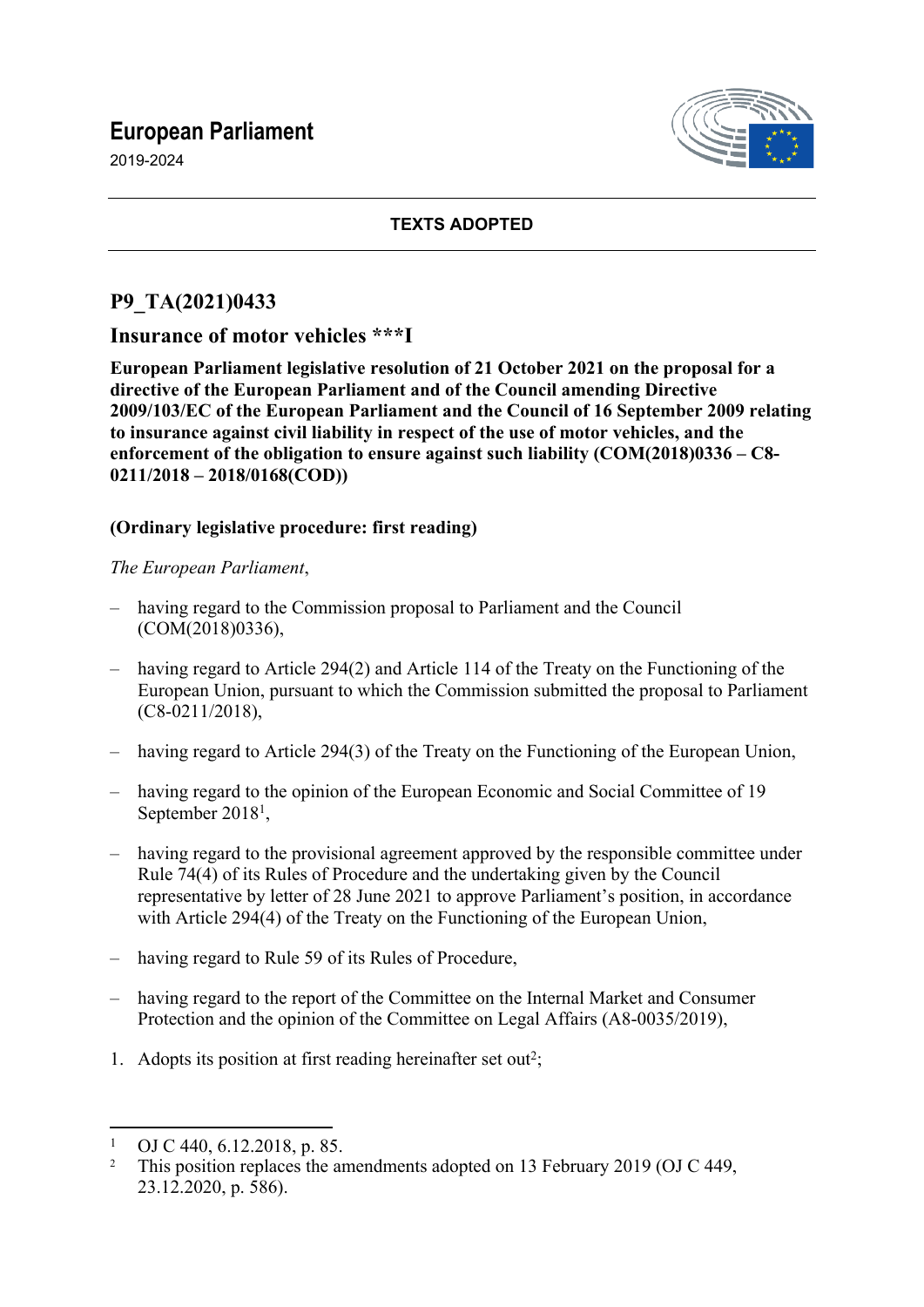- 2. Takes note of the statement by the Commission annexed to this resolution;
- 3. Calls on the Commission to refer the matter to Parliament again if it replaces, substantially amends or intends to substantially amend its proposal;
- 4. Instructs its President to forward its position to the Council, the Commission and the national parliaments.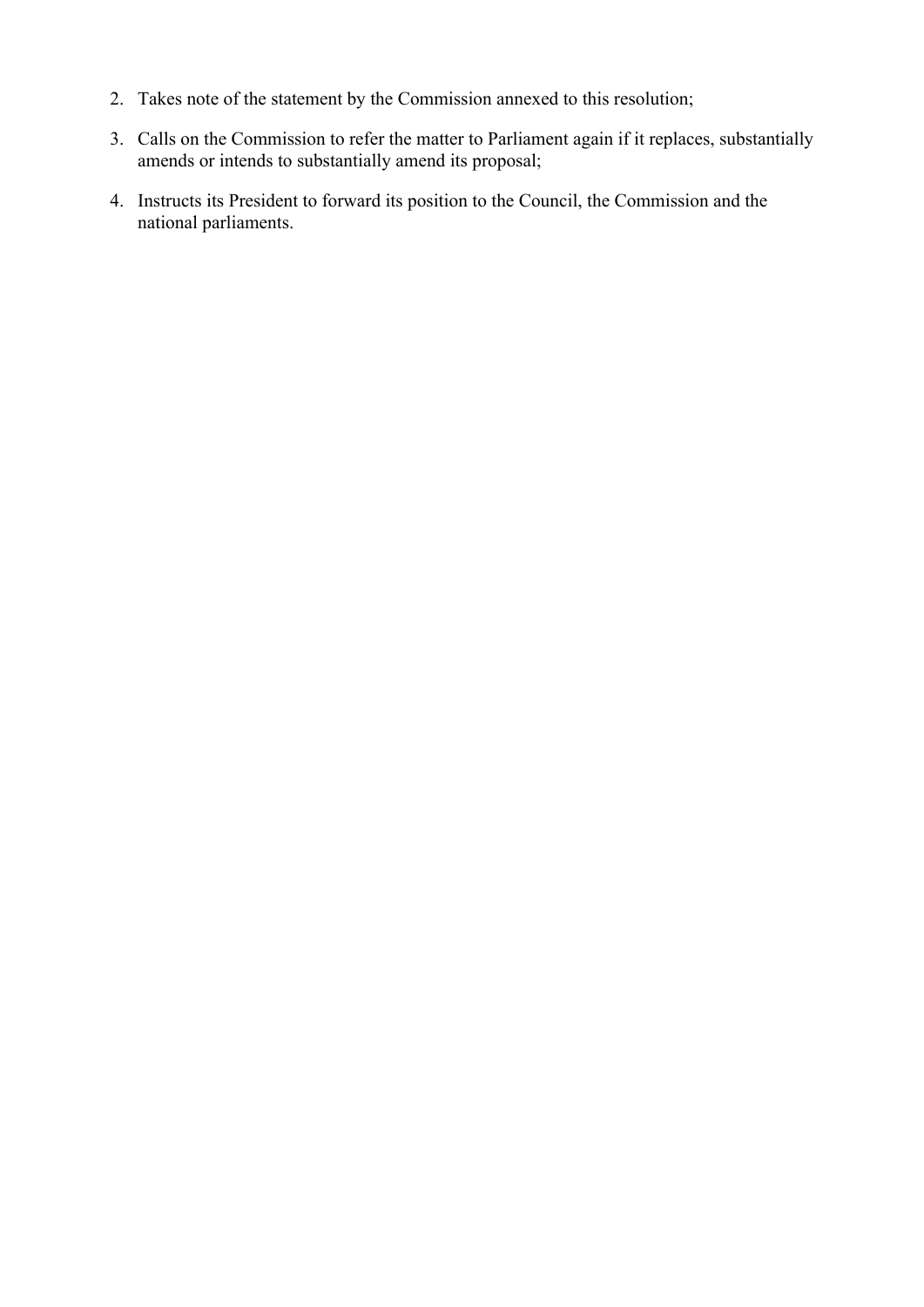#### **P9\_TC1-COD(2018)0168**

**Position of the European Parliament adopted at first reading on 21 October 2021 with a view to the adoption of Directive (EU) 2021/… of the European Parliament and of the Council amending Directive 2009/103/EC relating to insurance against civil liability in respect of the use of motor vehicles, and the enforcement of the obligation to insure against such liability**

*(As an agreement was reached between Parliament and Council, Parliament's position corresponds to the final legislative act, Directive (EU) 2021/2118.)*